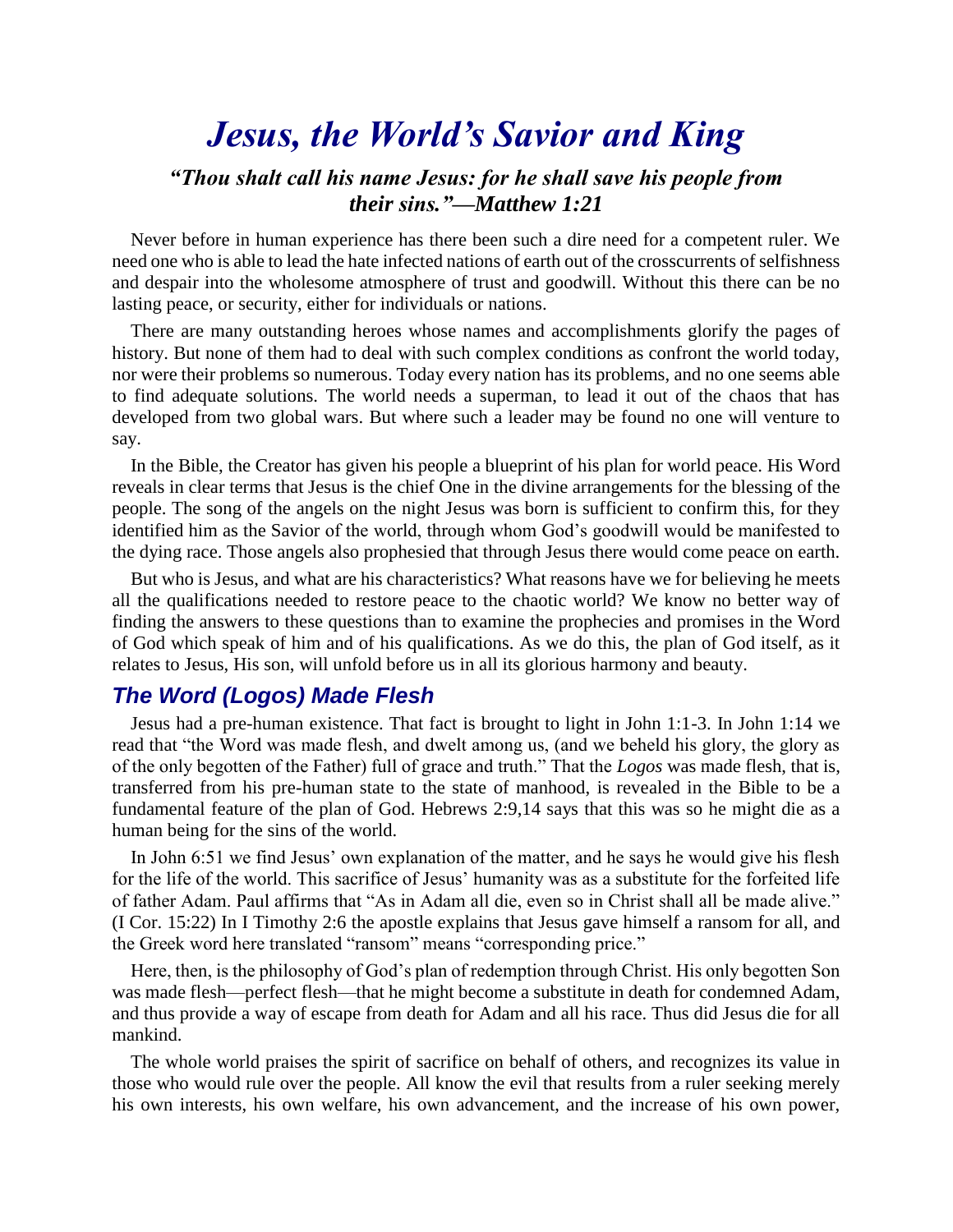regardless of how others might be affected. Perhaps one of the most praiseworthy characteristics, when possessed by those who attempt to administer the affairs of government, is willingness to spend and be spent in the interests of the people.

But in all the annals of history, no ruler, no statesman, no president, king, emperor, or dictator has ever matched Jesus in his spirit of devotion, first to God and then to mankind. He "went about doing good," the Scriptures tell us. (Acts 10:38) He used his strength to teach others, as daily he carried on his ministry of self-sacrifice. And finally he completed that wonderful life of service by voluntarily giving himself up to that cruel death on the cross.

Thus did the man Christ Jesus prove his faithfulness. The world will be able to trust such a noble character as they learn about him when his long-promised kingdom is established in the earth and functions as a world government for the blessing of the people.

## *A Priest and King*

The name Jesus means one who saves—a savior. But God's plan for saving the world from sin and death is so comprehensive that in order to help us understand all its implications God, through his Word, has given Jesus many and varied titles, each giving some particular viewpoint regarding the salvation brought by him to the dying race. One of these titles is "priest."

When we think of the title "priest" we are not to have in mind the misuse of this term by various denominational groups, but we should go back to the Old Testament and note the significance attached to its original use. God appointed priests to serve the nation of Israel in matters of worship. Their work was twofold—they offered sacrifice, and then extended blessings to the people, based upon the offering of sacrifice.

Thus it is with Jesus. He has already served as priest for the offering of sacrifice, and later will extend to the world the blessing of life everlasting, made available by the sacrifice he offered. In the case of the priests of Israel, they offered animals in typical sacrifice, but Jesus offered himself as the great antitypical sacrifice.

Jesus is also appointed by God to be King of earth, and in Hebrews 6:20; 7:1,2 the apostle combines these two offices in the person of Jesus. Thus we are reminded that he will rule over the people and bless them. Concerning this priestly King the prophet wrote:

"All kings shall fall down before him: all nations shall serve him. For he shall deliver the needy when he crieth; the poor also, and him that hath no helper. He shall spare the poor and needy, and shall save the souls of the needy. He shall redeem their soul from deceit and violence: and precious shall their blood be in his sight."—Ps. 72:11-14

A prophecy of this kind can be appreciated only in the light of God's promise that Jesus shall reign over the earth for a thousand years. It is not a matter of waiting for the people to accept his kingship before he can rule. There is a definite time in the plan of God for the Kingdom to be set up in the earth. In a prophecy concerning Jesus as the new King of earth, we are told that first he will dash the nations to pieces as "a potter's vessel."—Ps. 2:5-12

#### *A Judge*

Another title which the Scriptures assign to Jesus is "Judge." As a judge he also will be a blesser of the people. The psalmist wrote concerning Jesus, "He shall judge the poor of the people, he shall save the children of the needy, and shall break in pieces the oppressor." (Ps. 72:4) The great oppressor of the people throughout the ages has been Satan, the Devil. He has enslaved the minds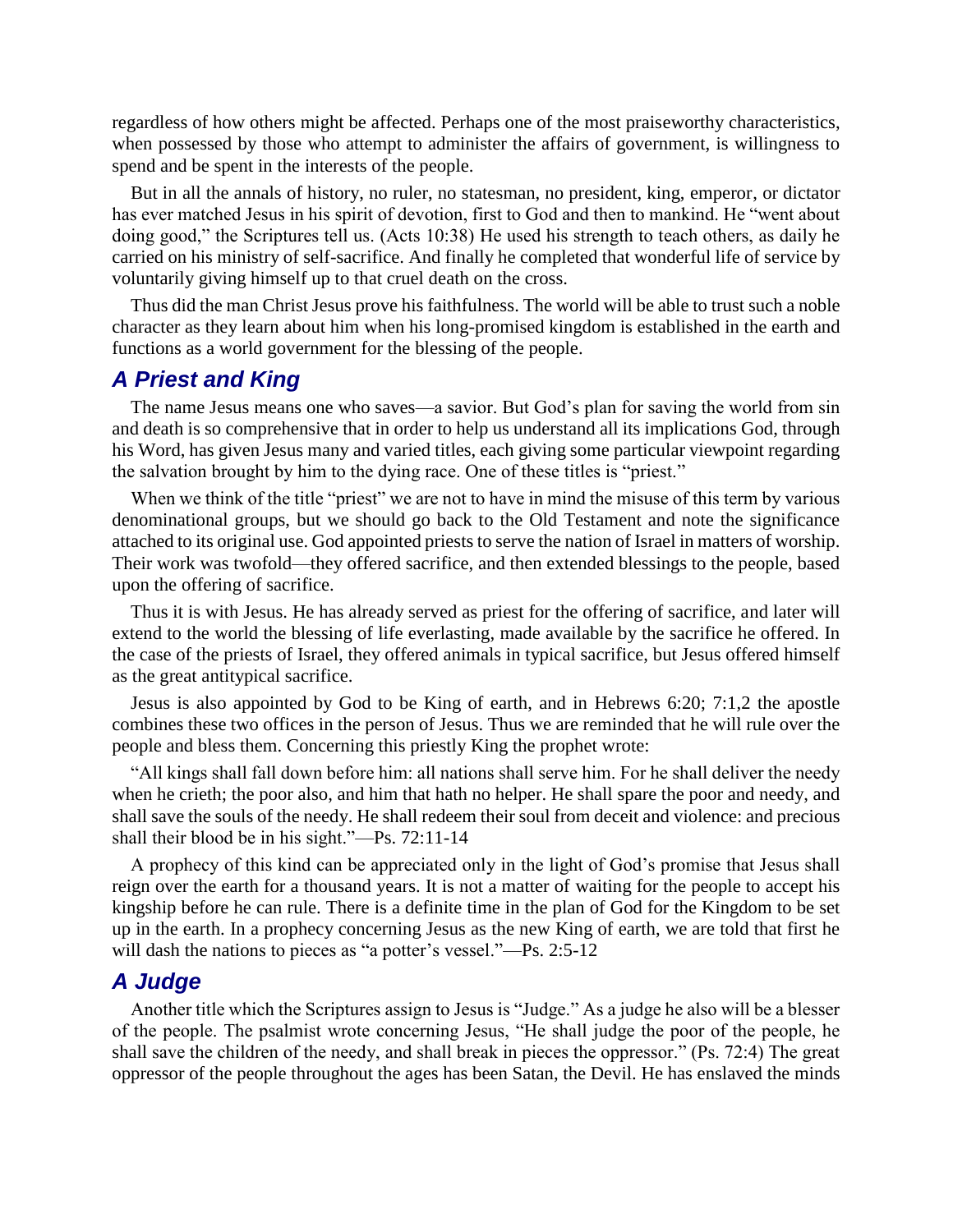of men through deceit, and thereby prevented them from knowing and serving the true God, whom to know and serve in the right way will mean life eternal.

Traditional misconceptions of the judgment day have hindered many from appreciating Jesus as the great judge of mankind. Instead of looking forward to the judgment day as a time of blessing, they have dreaded its approach, supposing it to be a time of doom for nearly everybody. Actually, the kingdom during which Jesus will "judge the world in righteousness" will be a time of blessing for the people.—Acts 17:31

When our first parents transgressed the divine law, they brought themselves and their offspring under condemnation to death. But Jesus' death as man's Redeemer provided a way of escape from that condemnation. The benefits to be derived from the death of Jesus are available only through belief in him, and obedience to the divine will. But Paul raises the question, "How shall they believe in him of whom they have not heard?" (Rom. 10:14) Few, as yet, have heard of Jesus in the comprehensive manner necessary for them to believe in him. But the Scriptures reveal that they will have this opportunity during the coming judgment day.

The judgment day will therefore be a time of enlightenment for the people. Paul implies this in his sermon on Mars' hill, in which he contrasts the "times of this ignorance" with the day which God has appointed in which "he will judge the world in righteousness by that man whom he hath ordained," Jesus Christ the Righteous. (Acts 17:31) That will be the "due time" when the great fact that Jesus died for the sins of the world will be "testified," or made known, to all mankind.—I Tim. 2:4-6

That the work of judgment will include enlightening the people is indicated in Revelation 20:12, where we are told that the "books" will be opened and every man will be judged according to the things "written in the books." These books are by some erroneously supposed to contain the records of the past lives of the human race, and the opening of the books signifies to them that all will have their virtues and their sins reviewed during the judgment day, and thus be judged worthy or unworthy of everlasting life.

But there is nothing in the Scriptures to warrant this conclusion. The account declares that the people are to be judged by the things written in the books, and Jesus said that his "word" will judge the people at that time. (John 12:48) The opening of these symbolic books must therefore signify a revelation of the truth as the standard of judgment.

In Isaiah 29:11,12 a similar thought is brought to our attention. Here a "book" is discussed. It is a "sealed" book, which cannot be opened either by the learned or the unlearned. But the prophecy shows that finally this book is opened, enabling the deaf and the blind to hear and see what is written in it. This prophecy reminds us of the spiritual darkness that enshrouds the people by the reign of sin and death, and assures us that the time will come when this darkness will be dispelled. Then the people will see and know the divine will.

It is this day of enlightenment that the Bible designates the judgment day, during which Jesus will judge the world in righteousness. It will not be a time merely for giving awards and pronouncing sentence. The work of judgment includes a test under the enlightenment which will obtain at that time.

This will be the first real, full opportunity the world will have had for believing on Christ and receiving everlasting life. All came under condemnation through Adam, and the vast majority go into the tomb without even knowing that Christ died for them. But during the judgment day, they will be awakened from death, enlightened concerning Jesus and, upon the basis of that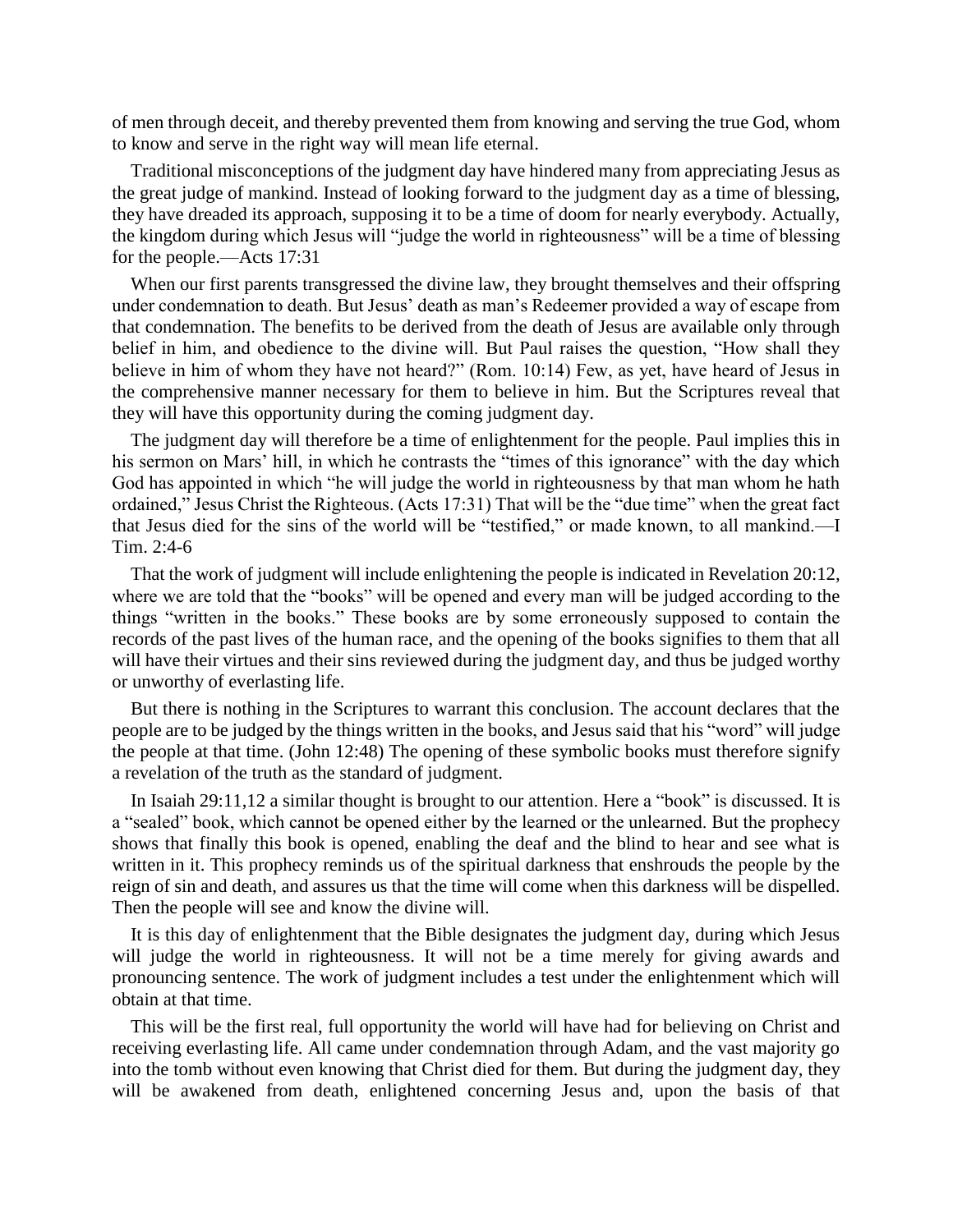enlightenment, given an opportunity to accept God's gift, obey the laws of the kingdom, and live forever.

# *Wonderful Counsellor*

Isaiah 9:6,7 is a wonderful prophecy of the birth of Jesus and the worldwide scope of the government which he will preside over. To help us grasp more fully what his rulership will mean for the people, this prophecy assigns him several meaningful titles. "His name shall be called Wonderful, Counsellor, The mighty God, The everlasting Father, The Prince of Peace."

Some Hebrew scholars claim that no punctuation should follow the word "Wonderful," that it is merely an adjective for "counsellor." We know, of course, that Jesus is "Wonderful." No matter from what standpoint we view the Master, he is "Wonderful." But it seems that here the Lord is telling us that Jesus is a "Wonderful Counsellor."

This term "Counsellor" means more than one who gives advice: it is more like our word attorney, one who represents a client before the bar of justice. Jesus will act in this capacity when he serves as "Mediator between God and men." (I Tim. 2:4-6) His work as Counsellor will be akin to his role as judge. In both respects he will deal with the people to effect their reconciliation with God, and thereby provide them everlasting life.

Jesus will indeed be a "Wonderful Counsellor" and a righteous Judge. In another prophecy we read of this Judge, "The Spirit of the Lord shall rest upon him, the spirit of wisdom and understanding, the spirit of counsel and might, the spirit of knowledge and of the fear of the Lord; and shall make him of quick understanding in the fear of the Lord: and he shall not judge after the sight of his eyes, neither reprove after the hearing of his ears: but with righteousness shall he judge the poor, and reprove with equity for the meek of the earth."—Isa. 11:2-4

One with such qualifications will deal justly with the people, and under his administration those who desire to return to God and to receive the blessing of everlasting life on a perfected earth will be given every opportunity to do so.

The assurance that he will not judge after the sight of the eyes, nor according to the hearing of the ears is especially noteworthy. The most competent of all the judges the world has ever had have been limited in making their decisions upon what could be seen and heard—they have been unable to look into the hearts of the people and there discover their hidden motives, or whether their words and conduct belied the real facts of their lives. But Jesus is endowed with divine powers of perception. He will know the truth concerning all, regardless of their professions. No wonder Paul said that the world will be judged in righteousness by that man whom God hath ordained!— Acts 17:31

# *The Mighty God*

Another title ascribed to Jesus is "The mighty God." (Isa. 9:6) This does not mean that Jesus is the "Almighty God," but it does mean that he has been highly exalted in the divine arrangement and that the Creator is pleased to have him recognized as a mighty God and to be worshipped. In John 5:22,23 we learn that the Heavenly Father has committed all judgment unto his Son, and that he desires all men to honor the Son even as they honor him.

In Isaiah 53:12 the high position of Jesus in the divine arrangement is again brought to our attention. In this chapter the suffering and death of the Redeemer of the world are prophesied. Because of his faithfulness the Creator promises, "Therefore will I divide him a portion with the great." This was fulfilled when Jesus was raised from the dead and highly exalted to the right hand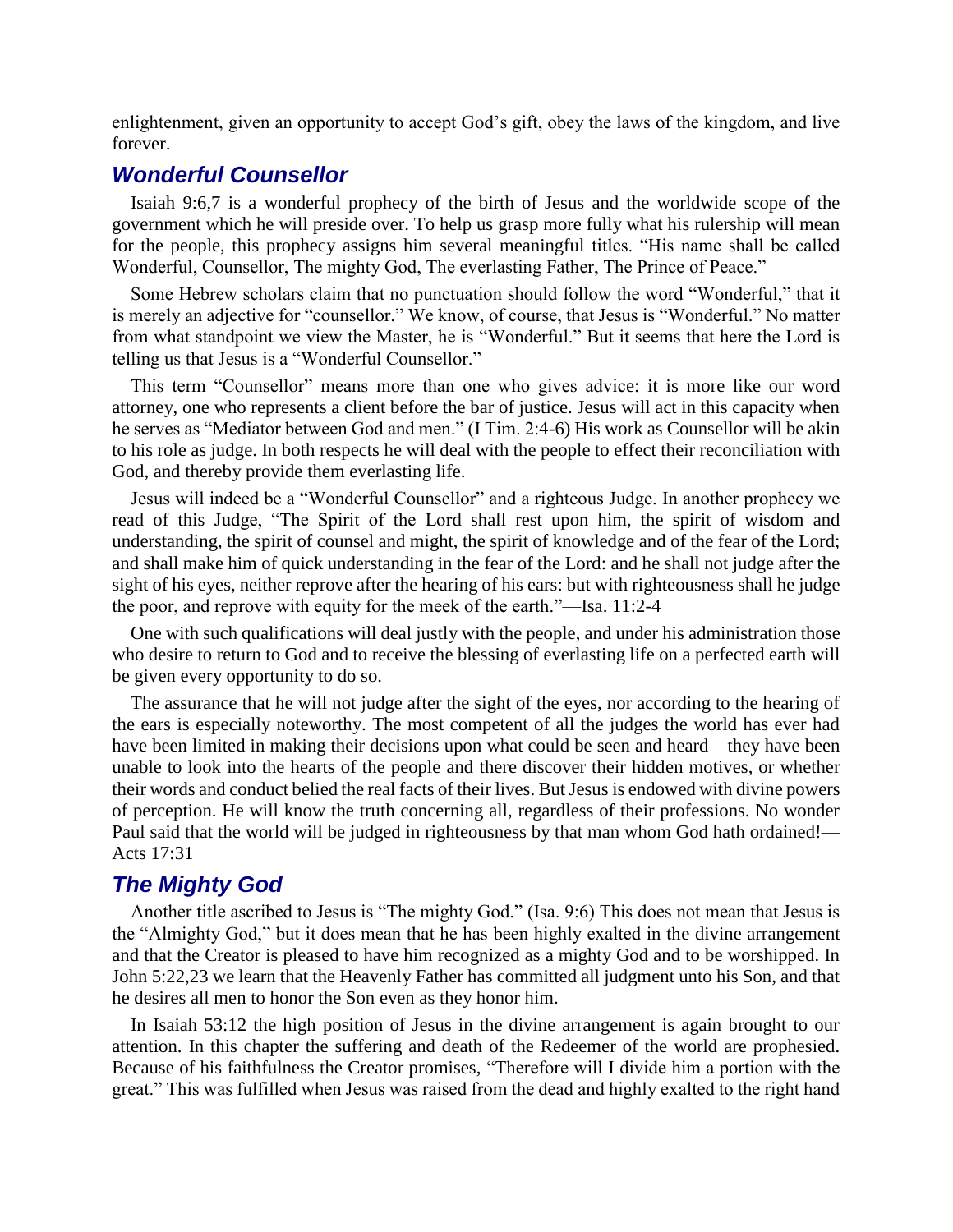of the throne of God. There he became "The mighty God," the One to whom the whole world may properly look for succor, and from whom, as the representative of the Creator, they may properly expect the blessings of salvation from sin and death.

Another prophecy concerning Jesus foretold that his name would be "Immanuel," which means, "God with us." (Isa. 7:14) This does not mean that Jesus is the Almighty God, the Creator himself, but that he would be the representative of God. Jesus' coming to earth to die for the people was a wonderful manifestation of the love of God. (John 3:16) His miracles were an eloquent illustration of God-given power, which will be employed by the glorified Christ for healing all the sick and raising all the dead.

The Scriptures declare that so far as the person of Jehovah the Creator is concerned, no man can look upon him and live. (Exod. 33:20) But in Jesus men saw the glorious characteristics of God manifested. And through the laws of his kingdom they will recognize even more that through him the justice, wisdom, love, and power of Almighty God have become operative for their eternal blessing. Gladly, then, will the people recognize Jesus as God's representative, and the manifestation of God's presence in their midst.

### *Michael Shall Stand Up*

In Daniel 12:1 another title is applied to Jesus, namely, "Michael." The term Michael literally means "who as God"— that is, one who acts as a representative of God. In this prophecy we read that when "Michael stands up" there results a "time of trouble, such as never was since there was a nation." In other words, this title describes Jesus in connection with his overthrow of the kingdoms of this world, preparatory to the establishment of his righteous order in the earth.

We are accustomed to think of Jesus as kindly and peaceful. But the manifestation of his authority and power against wickedness and the wicked institutions of earth will cause trouble— "a time of trouble such as never was since there was a nation." Even now we are witnessing the beginning of this trouble, due to come upon the nations of earth at the end of the age. Even in the prophecy of Isaiah 11:2-9, where we read that Jesus will judge the poor with righteousness, it is also declared that "with the breath of his lips shall he slay the wicked."

It will be on account of his thoroughness in eradicating all wickedness and all evildoers from the earth that peace and tranquility will eventually come to the people. The universal state of happiness and good will, which will follow the destruction of the enemies of God during the reign of Christ—even death itself (I Cor. 15:26)—is symbolized in the prophecy by the various animals of earth living peaceably together. The "wolf shall dwell with the lamb, and the leopard shall lie down with the kid; … and a little child shall lead them."—Isaiah 11:6

#### *The Everlasting Father*

Isaiah declares that Jesus will also be "The everlasting Father." This does not mean, however, that he is the One whom we, as Christians, address as our "Heavenly Father." The term father means life giver, and an everlasting father would be one who gives everlasting life. Jesus will do this for all those who, during the thousand years of his reign, believe on him and obey the law of his kingdom. The life received by the people from their natural fathers has been uncertain and brief, but all who then come to Jesus will be given everlasting life.

Another scripture which throws light on the divine plan for giving life to the people through Jesus is I Corinthians 15:45,47. Here the apostle refers to Jesus as "the last Adam," and declares that in his resurrection from death he was made a "quickening [life-giving] spirit"; that is, a spirit being endowed with the power to give life to others.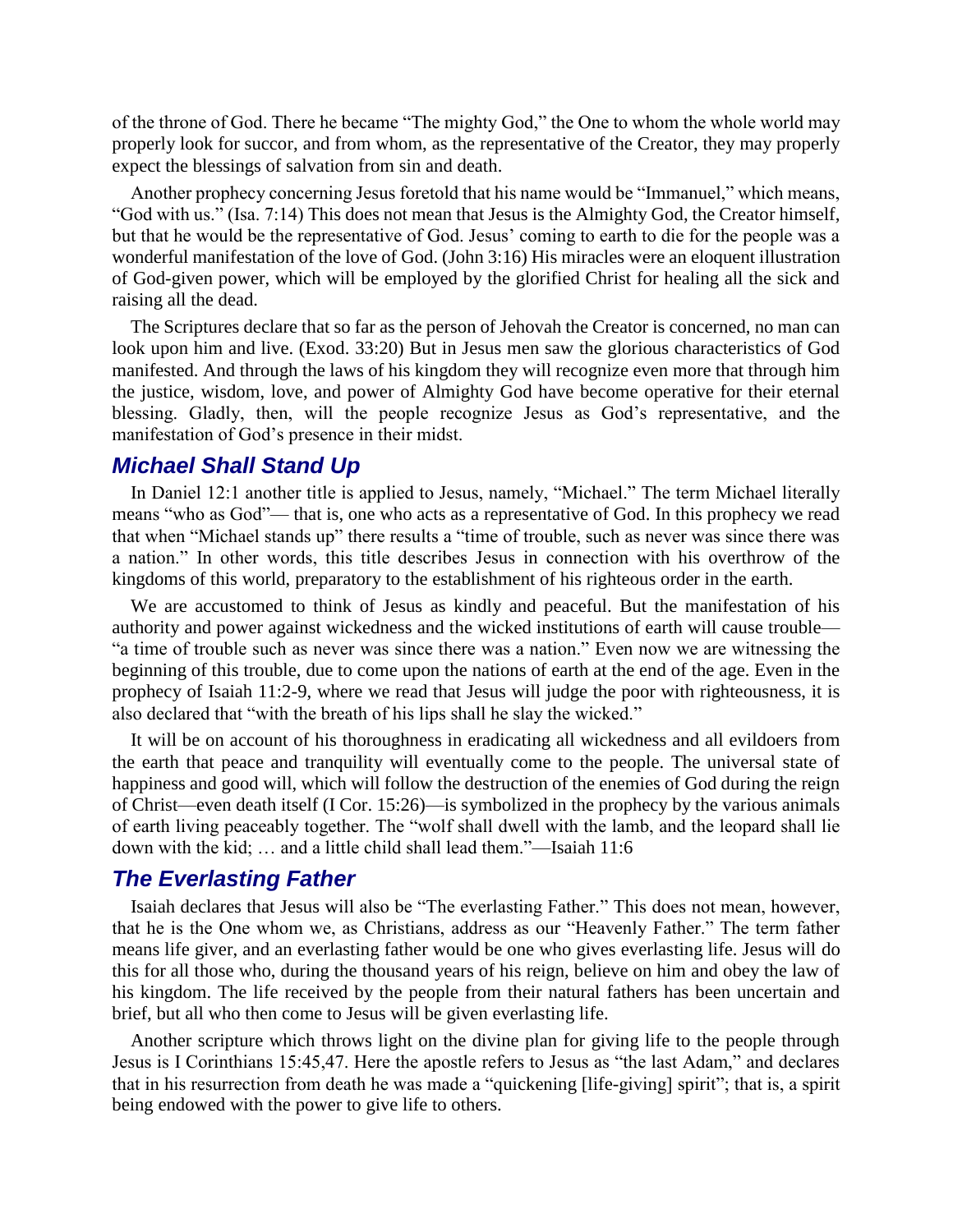"The first man [Adam]" was of the earth, earthy. He and his wife were commanded to multiply and fill the earth with their offspring. Thus he became the original father of the human race. However, because he transgressed the divine law, he brought the penalty of death upon himself. This meant that he could transmit to his offspring only a measure of life, for they inherited his imperfection, and thus automatically came under condemnation to death. Thus it was that "the first man Adam" fathered the race in a dying condition.

But it will be different in the case of the last Adam. The last Adam will regenerate the children of the first Adam and enable them to enjoy everlasting life. Thus he will be "The everlasting Father." And Jesus himself referred to the Millennial Kingdom as the time of "regeneration."— Matthew 19:28

In keeping with this, the prophecy of Isaiah 53:10 tells us that Jesus shall see his "seed." Verse eight of this chapter speaks of his being cut off from the land of the living, and says that there was none to declare his generation. That is, he did not marry and raise a family as men ordinarily do, hence there are no natural descendants of Jesus, no one to "declare his generation."

Yet the prophet states, "He shall see his seed"; that is, children will be raised up to him—not in the ordinary way, but by virtue of the fact that as the Redeemer of the world he will be in a position to give the people life. He will be their lifegiver or father. And because of this, Jesus "shall see of the travail of his soul, and shall be satisfied."—Isaiah 53:11

"Travail" is associated with the bringing forth of children, and here the prophet uses the term for the method by which Jesus gives life to the people. This travail is vividly described in the 53rd chapter of Isaiah. He was "despised and rejected of men; a man of sorrows, and acquainted with grief." Also, he was led "as a lamb to the slaughter," as well as being bruised and afflicted.

Yes, this was travail indeed, which continued with him all the way to the cross, ending only when, from his bursting heart he cried, "It is finished." But out of this travail will come a regenerated life for all of the first Adam's children who will accept it on the terms of belief and obedience. Thus shall Jesus "see of the travail of his soul, and shall be satisfied," for countless millions will acclaim him as their father, their life giver, and with one accord will sing his praises, saying, "We will be glad and rejoice in his salvation." Praise God for his gift to men of "The everlasting Father."

#### *The Prince of Peace*

Jesus, the Savior of the world, will also be "The Prince of Peace." (Isaiah 9:6) The angelic song which heralded the birth of Jesus features the happy theme of "peace on earth," and finally this peace will become a reality. Jesus will be the great King when the "mountain"—kingdom—of the Lord is "established in the top of the mountains, and … exalted above the hills." (Micah 4:1) When the nations of earth realize the utter failure of their own efforts to establish peace in place of the present distress they will say, "Come, and let us go up to the mountain [kingdom] of the Lord … he will teach us of his ways, and we will walk in his paths."—Micah 4:2

When the nations thus seek the Lord's ways and are willing to walk in them, they will "beat their swords into plowshares, and their spears into pruninghooks," and "nation shall not lift up a sword against nation, neither shall they learn war any more." (Micah 4:3) Thus will the Prince of Peace establish peace among the nations.

But he will do more than establish peace between nations. This would still leave strife and turmoil within nations. Jesus will establish universal peace, which will mean peace among and within nations—community peace, family peace, and most important of all, peace of heart.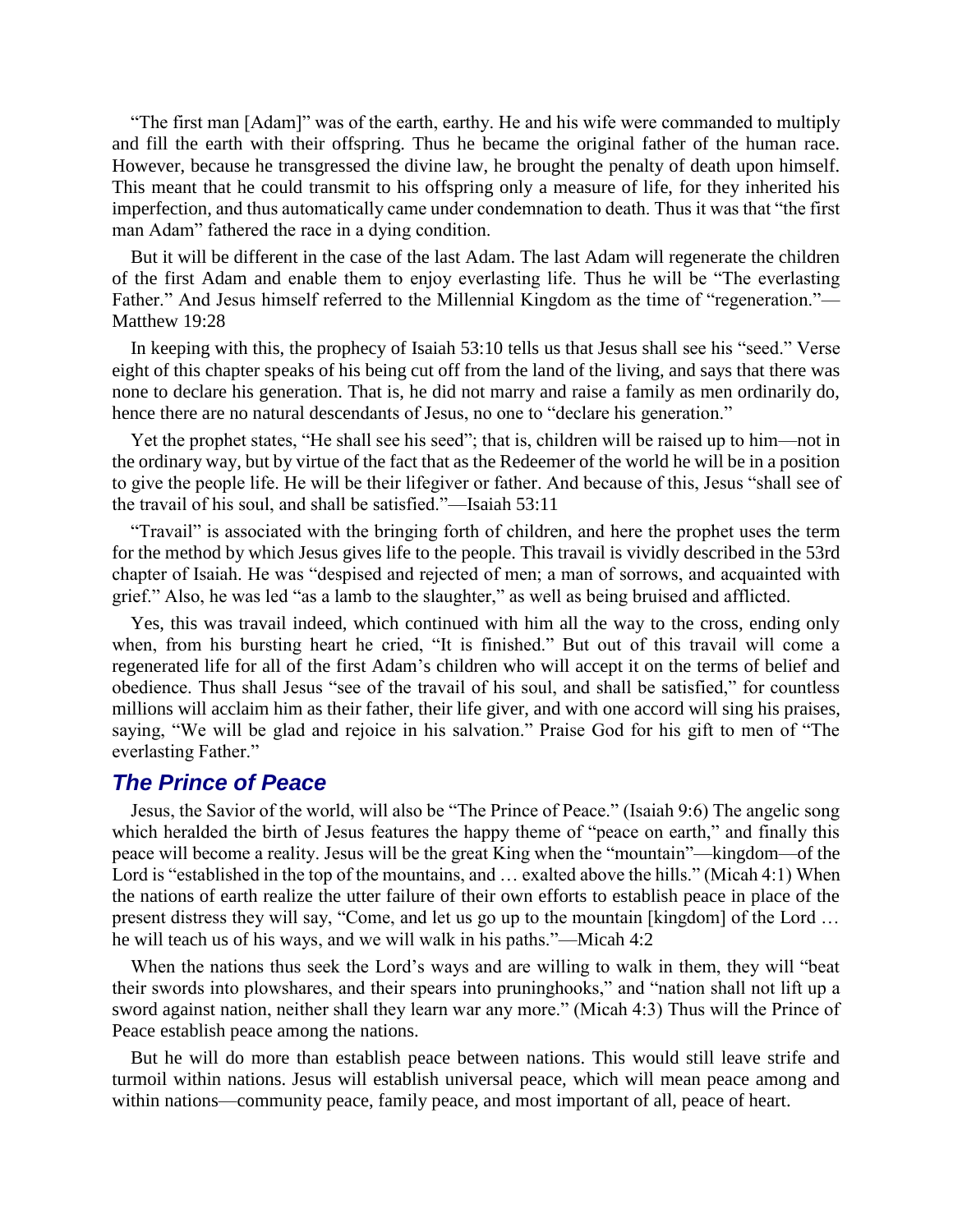This peace of heart will result from being at peace with God. The world of mankind today is alienated from God through wicked works. (Eph. 4:18,19; Col. 1:21) But the Prince of Peace, serving as Mediator, Counsellor, and Judge, will reconcile men to God. No longer will the human race be in rebellion against the Creator. And being in harmony with him and enjoying the sunshine of his favor, they will have life everlasting.—Psalms 30:5

## *Unto the Lamb Forever*

Jesus, the Savior of the world, is depicted in Revelation 5:6,11-13 as a slain Lamb. This symbolic description of Jesus is alluded to frequently in the Scriptures. In the 53rd chapter of Isaiah it is used extensively in a prophecy of Jesus' suffering and death. The Apostle Peter explains that the prophecies not only foretold the suffering of Jesus, but also the "glory that should follow" (I Peter 1:11), and in Revelation 5:13 a beautiful description of his foretold glory is set forth. We quote:

"And every creature which is in heaven and on earth, and such as are in the sea and all that are in them, heard I saying, Blessing, and honor, and glory, and power, be unto Him that sitteth upon the throne, and unto the Lamb for ever and ever."

Here is an indication of a complete reconciliation so all-embracing that "every creature" will sing the praises of God and of the Lamb. This does not mean universal salvation regardless of belief or obedience, for another prophecy says those who will not obey "shall be destroyed from among the people." (Acts 3:19-23) But it does mean those who accept the opportunity in the kingdom will be restored to harmony with the Father, and will honor both God and his beloved Son, our Savior.

#### *With the Lamb*

The Lamb which was slain for the sins of the world and is now exalted to the right hand of God to be the King of earth—"the lion of the tribe of Judah"(Rev. 5:5; Gen. 49:9)—is later in the Book of Revelation pictured as standing on Mt. Zion. (Rev. 14:1) This is a symbol of his kingly authority and exaltation. (Psalm 2:6-9) In this Mt. Zion picture we are told that others are to be with the Lamb in that highly exalted position—144,000 others.

"These are they," we read, "which follow the Lamb whithersoever he goeth." (Rev. 14:4) These are the same ones referred to in Revelation 20:4, who sacrificed their lives "for the witness of Jesus, and for the Word of God." Because of this "they lived and reigned with Christ a thousand years." These are the ones mentioned by the Apostle Paul as the "children of God," and "if children, then heirs; heirs of God, and joint heirs with Christ."—Romans 8:16,17

These, in brief, are the true church of Christ, called out from the world during the present age. For faithfully laying down their lives in divine service, they will share the kingdom honor and glory with Jesus. They will reign with him as priests and kings. (Rev. 20:6) They will be co-judges with him. (I Cor. 6:2,3) They serve with him as "ministers of reconciliation." (II Cor. 5:18) In short, they will share the high honor of all of Jesus' high offices in the divine plan for reconciling a lost world to God. They will even share his heavenly home.—John 14:1-3

As the "bride" of Christ, the church will also share in that glorious future work of giving life and perfection of mind and body to the dying race. "The Spirit *and the bride* say, Come," the Revelator writes, "and let him take the water of life freely." What a glorious prospect!—Revelation 22:17